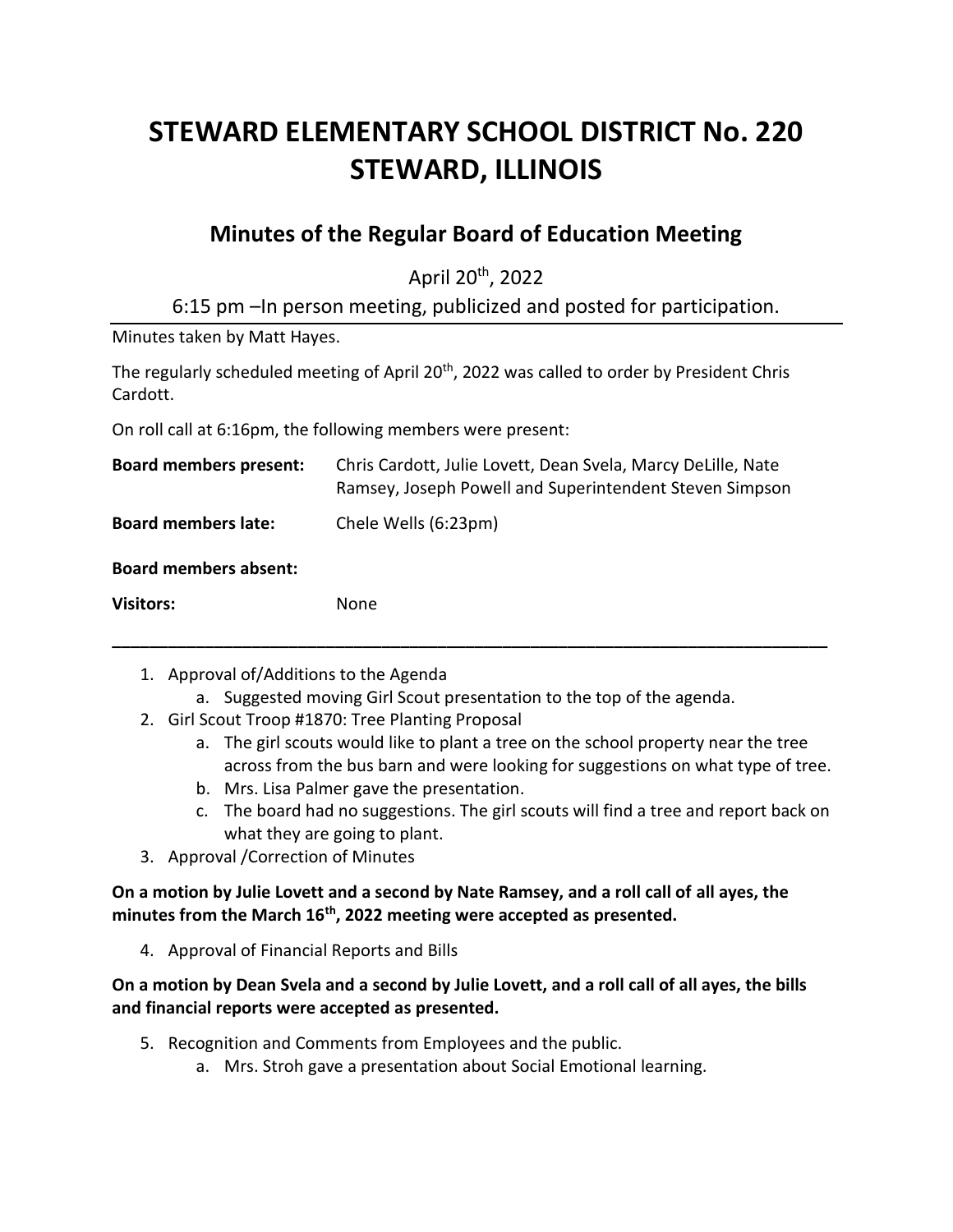- i. She would like a curriculum on social emotional learning in the 2022- 2023 school year.
- ii. The curriculum "Positive Action" was the curriculum she presented.
- iii. It contains 140 lessons, 50 of the lessons are essential.
- iv. Each lesson is 15 minutes for younger grades and 25-30 minutes for the upper grades.
- v. There is a free family component with the curriculum.
- vi. The cost is under \$4,000 for two years of curriculum.
- vii. We will put this on the agenda to take action in the May meeting.
- 6. Good News Communication and Report from Superintendent
	- a. Chess club was a success and we had a good tournament at Eswood. We are looking forward to growing the team.
	- b. Mrs. DeLille suggested that a Chess shirt be purchased for the chess team in the future. She would be willing to design the t-shirt.
	- c. Karen Bonnell is going to have a brief Arbor Day assembly at the church on Arbor Day, April 29th.
- 7. Board Communication for the Good of Steward District 220.
	- a. Mrs. Cardott said the board and school have come a long way in the last 12 months.
	- b. Mrs. DeLille heard good news from a local superintendent that said Mr. Simpson is doing a good job.
	- c. Mrs. Lovett brought up that board member reelection was coming up and that people need to get their forms.

#### **Old Business**

- 8. Staff Handbook Discussion on Attorney Review
	- a. Mr. Simpson thought the language the attorneys gave us was repetitive and harsh in some areas.
	- b. We need to decide between a meet and confer agreement or an employee handbook.
	- c. A meet and confer agreement is a document drawn up by the board with employee input. Each year it would be reviewed and updated by the board.
	- d. Mr. Simpson would like to follow up on the meet and confer agreement and let the board know what he found.
- 9. Buildings and Grounds.
	- a. Gymnasium Project(s)
		- i. Batteries Plus let us know that we would qualify for significant rebates by changing out the lights.
		- ii. Mr. Simpson will bring information on that at the next meeting.
	- b. Gym Floor Update
		- i. Box fan is still running to dry out the under part of the gym floor.
		- ii. There is still a ripple in the gym floor that hasn't gone down. The thought is it may go down over time or when the floor is refinished.
	- c. Locks/ Scanners/ Security/ Usage Policy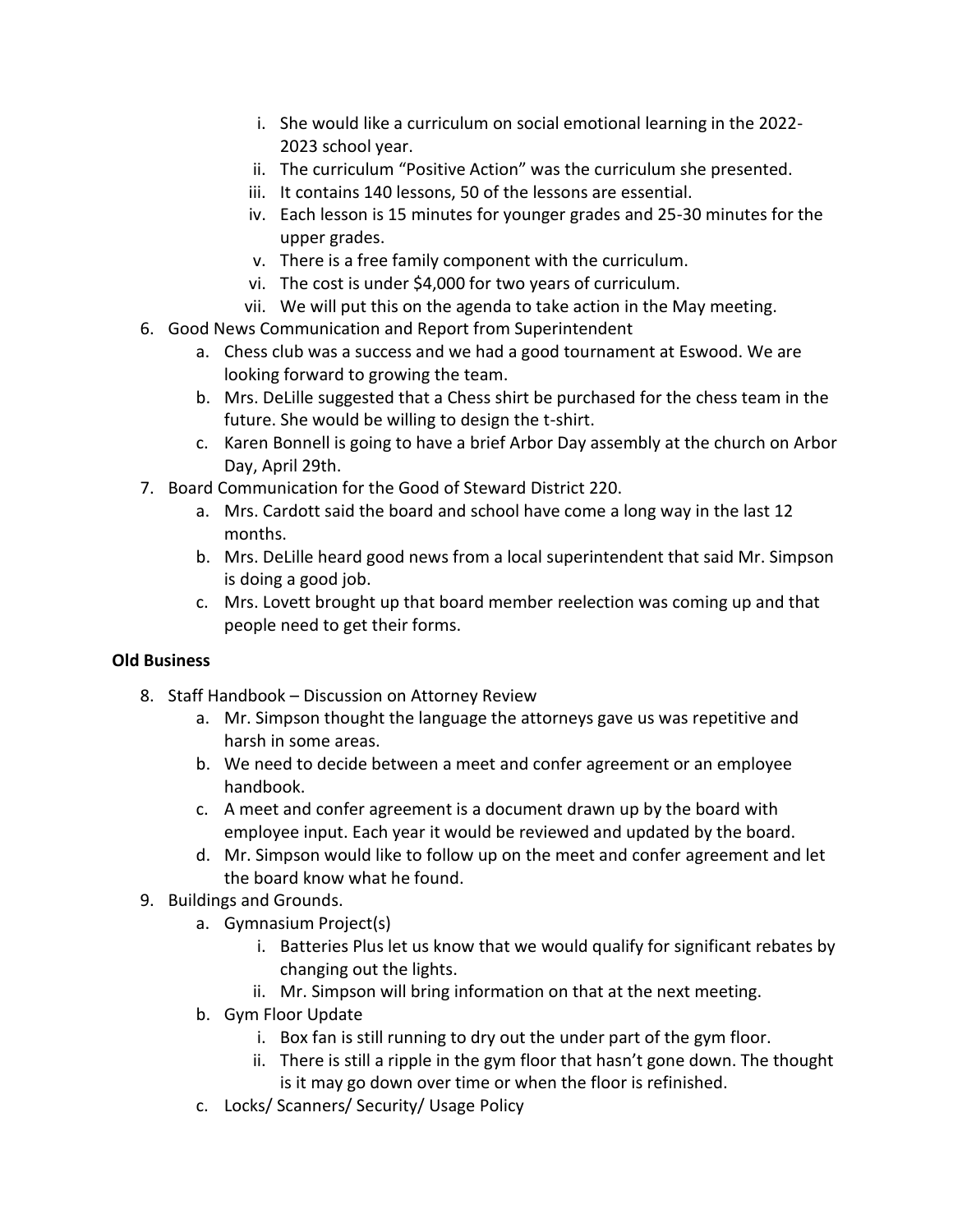- i. The new scanner systems may NOT be compatible with the older key cards the Sheriff department use.
- ii. We can use the maintenance grant money to help pay for the scanners.
- iii. A new quote will be given for the scanners since it's been so long.
- d. Removal of Dead Tree on North Side of Building Follow up
	- i. Mr. Ramsey will take care of the dead tree in the next couple of weeks.
- 10. Destruction of Old Board of Education Documents Clarification
	- a. We will hold off on destruction of documents until current issues are resolved.

#### **New Business**

11. Mowing Bid Proposal(s)

a. A bid from Preferred Services Group was presented.

#### **On a motion by Julie Lovett and a second by Chele Wells, and a roll call of all ayes with Julie Lovett abstaining, the Board approved to accept the mowing bid from Preferred Services Group for \$120 per mowing.**

- 12. Audit Bid(s)
	- a. A bid from Hopkins and Associates was looked at.
	- b. Mr. Simpson talked with Bill Newkirk about the possibility of putting in a bid, but Mr. Newkirk suggested we stay with or current auditor for a couple of more years.

#### **On a motion by Julie Lovett and a second by Dean Svela, and a roll call of all ayes, the Board approved the audit bid from Hopkins and Associates for \$6,500.**

- 13. Policy Update
	- a. Cell Phone Policy for Student Handbook First Reading
	- b. Mrs. DeLille suggested the staff members should limit their use of cell phones to model proper cell phone behavior.

### **On a motion by Julie Lovett and a second by Nate Ramsey, and a roll call of all ayes, the Board approved the Cell Phone policy as presented.**

- 14. Steward 220 Calendar Discussion and Adoption
	- a. The new 2022-2023 calendar was presented.
		- i. An extra TI day on the  $12<sup>th</sup>$  will be added.
		- ii. The December day count was corrected to 15 instead of 14.
		- iii. The last day of school to be May 24<sup>th</sup>.
	- b. The calendar will be adjusted and presented at the next meeting.
- 15. Executive Session: To consider the appointment, employment, compensation. Discipline, performance, or dismissal of specific employees or individual student matters.

#### **On a motion by Dean Svela and a second by Nate Ramsey, and a roll call of all ayes, the Board approved to move into Executive Session at 7:54pm.**

**\_\_\_\_\_\_\_\_\_\_\_\_\_\_\_\_\_\_\_\_\_\_\_\_\_\_\_\_\_\_\_\_\_\_\_\_\_\_\_\_\_\_\_\_\_\_\_\_\_\_\_\_\_\_\_\_\_\_\_\_\_\_\_\_\_\_\_\_\_\_\_\_\_\_\_\_\_\_**